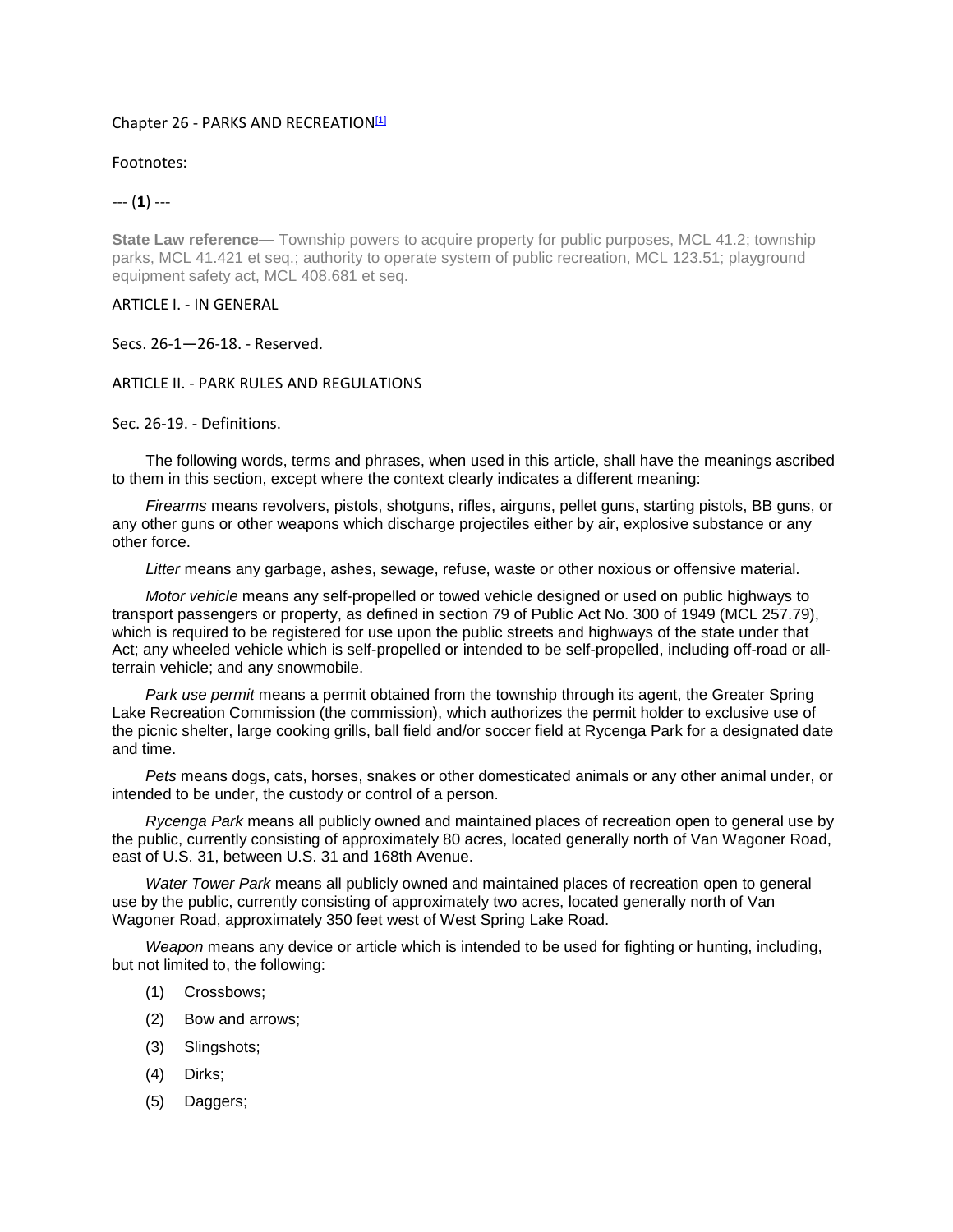- (6) Stilettos;
- (7) Brass knuckles; and
- (8) Any knife with a blade longer than 3½ inches;

except any knife intended to be used exclusively for meal preparation or service.

(Ord. No. 128, § 2, 6-9-1997)

Sec. 26-20. - Rycenga Park use permits.

- (a) Any person who desires to reserve the picnic shelter, large cooking grills, ball field and/or soccer field in Rycenga Park shall first apply to the commission for a park use permit. All applications shall be submitted during regular business hours of the commission or at such other times as may be designated by the commission director or the commission. The holder of a park use permit is responsible for the conduct of any other person which uses or occupies the portion of Rycenga Park subject to the park use permit issued to the holder. Park use permits may be issued by the commission, or its designated representative, pursuant to a review of a completed application from an applicant and the consideration of such criteria as the commission shall from time to time establish with the advice and consent of the township board. No such criteria may discriminate against any person on the basis of age, sex, race, national origin, religion, color, height, weight or marital status.
- (b) A person may be ineligible for a park use permit if the person has violated this article in the preceding 12 months. This ineligibility may apply regardless of whether the person was prosecuted for such violation. This determination of ineligibility shall be made by the township supervisor with appeal to the township board.

(Ord. No. 128, § 3, 6-9-1997)

Sec. 26-21. - Prohibited conduct.

(a) No person may occupy or use any portion of Rycenga Park or Water Tower Park except during designated hours of operation, unless in possession of a park use permit allowing occupancy and use at alternative times. The hours of operation shall be:

From April 1 through October 31 - 7:00 a.m. until 9:30 p.m.;

From November 1 through March 31 - 8:00 a.m. until 7:30 p.m.

- (b) No person may transport, use or possess any alcoholic beverage or controlled substance in Rycenga Park or Water Tower Park. No person may be intoxicated or under the influence of a controlled substance in either park. For purposes of this section, the term "controlled substance" shall mean any substance defined as a controlled substance under MCL 333.7101 et seq.
- (c) No person may bring into Rycenga Park or Water Tower Park, possess, discharge, set off, or use any firearm or weapon. This subsection shall not apply to any deputy sheriff or other duly appointed law enforcement officer while carrying out official duties and responsibilities.
- (d) No person may hunt, trap, catch, wound, kill, or treat cruelly, or attempt to trap, catch, wound, kill or treat cruelly, any bird or animal in Rycenga Park or Water Tower Park. No person may molest or rob any nest of any bird or lair, den or furrow of any animal.
- (e) No person may fire, discharge, or possess any firecracker, rocket, sparkler, or other fireworks or any substance of an explosive or dangerous nature in Rycenga Park or Water Tower Park, unless the person has prior written authorization from the township.
- (f) No person in Rycenga Park or Water Tower Park may: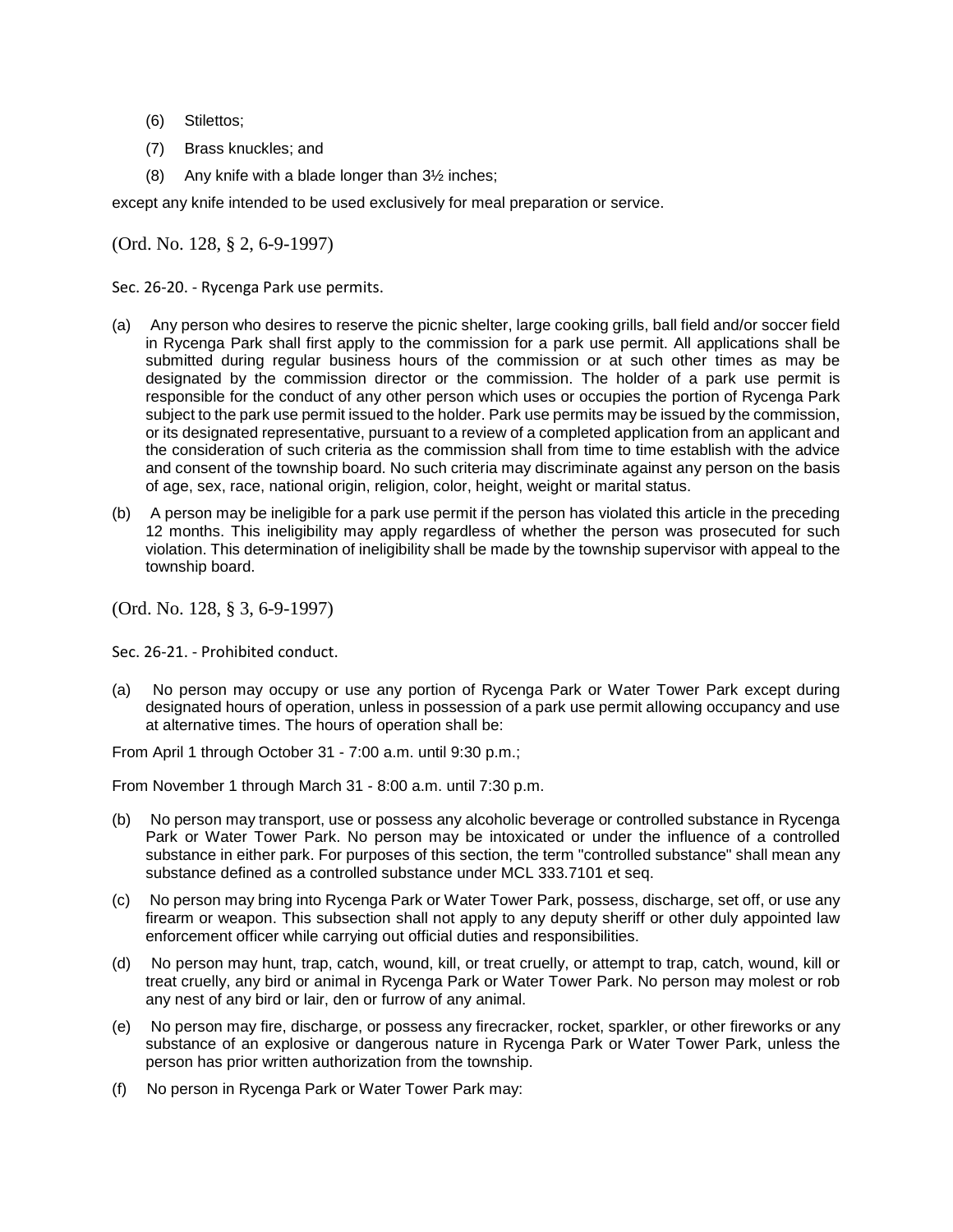- (1) Operate a motor vehicle except on designated roads and parking areas;
- (2) At any time or in any place operate a motorized trail bike, snowmobile, or all-terrain vehicle;
- (3) Operate, ride or propel any motor vehicle unless it is duly licensed to be operated on the highways of the state;
- (4) Operate a motor vehicle on any road or parking area at a speed in excess of 15 miles per hour or at a speed greater than that posted, whichever is lower;
- (5) Spin or cause to spin the tires of any motor vehicle in such a manner that damage is caused to the road, parking area, or other natural or improved surface;
- (6) Operate a motor vehicle in a manner contrary to any posted traffic control signs; or
- (7) Operate a motor vehicle in violation of the laws of the state, specifically but not exclusively as set forth in the Michigan Vehicle Code (MCL 257.1 et seq.).
- (g) No person may interfere with the use of Rycenga Park or Water Tower Park by the holder of a park use permit, for the purposes set forth in that permit.
- (h) No person may dispose of any litter in Rycenga Park or Water Tower Park receptacles which is not generated through permitted use of either park, but is rather transported to and brought into either park.
- (i) No person may deposit or discard in Rycenga Park or Water Tower Park, or cause to be deposited or discarded in either park, any litter, except by placing it in refuse containers provided for such proposes.
- (j) No person may allow a pet to do any of the following:
	- (1) Allow a pet to run loose (i.e., not on a leash of six feet or less in length and under the immediate control of a competent person) within any portion of either Rycenga Park or Water Tower Park. Any pet found not in the possession of or under the immediate control of its owner or another competent person, or any animal creating a nuisance or disturbance, may be removed from either park.
	- (2) Allow a pet, whether or not on a leash, to be on any ball field or soccer field at Rycenga Park, whether or not a game is being played on the ball field or soccer field.
- (k) No person may cut, injure, deface, destroy, disturb or remove any tree, sapling, seedling, brush or shrub, whether alive or dead, in Rycenga Park or Water Tower Park. No person may chip, blaze, box, trim, or otherwise deface or injure any tree or shrub. No person may pick, gather, uproot, remove or destroy any flower or plant.
- (l) No person may remove, damage, or destroy in Rycenga Park or Water Tower Park any sod, earth, peat, boulder, mineral, gravel or sand, without the prior written authorization of the township.
- (m) No person may destroy, deface, alter, change or remove any monument, stone marker, benchmark, stake, post or designation of any boundary line, survey line or reference point in Rycenga Park or Water Tower Park.
- (n) No person may deface, destroy, remove or injure any building, sign, equipment or other property or structure in Rycenga Park or Water Tower Park.
- (o) No person may set or cause to be set on fire any tree, woodland, brush land, grassland or meadow in Rycenga Park or Water Tower Park.
- (p) No person may build or start any fire in Rycenga Park or Water Tower Park except within receptacles or at other locations specifically approved and designated for such purposes by the township.
- (q) No person may leave any approved fire in Rycenga Park or Water Tower Park unattended. All permitted fires shall be completely extinguished, including the embers, by the person who built or started the fire, before the person leaves the immediate vicinity of the fire.
- (r) No person may disobey any authorized sign in Rycenga Park or Water Tower Park.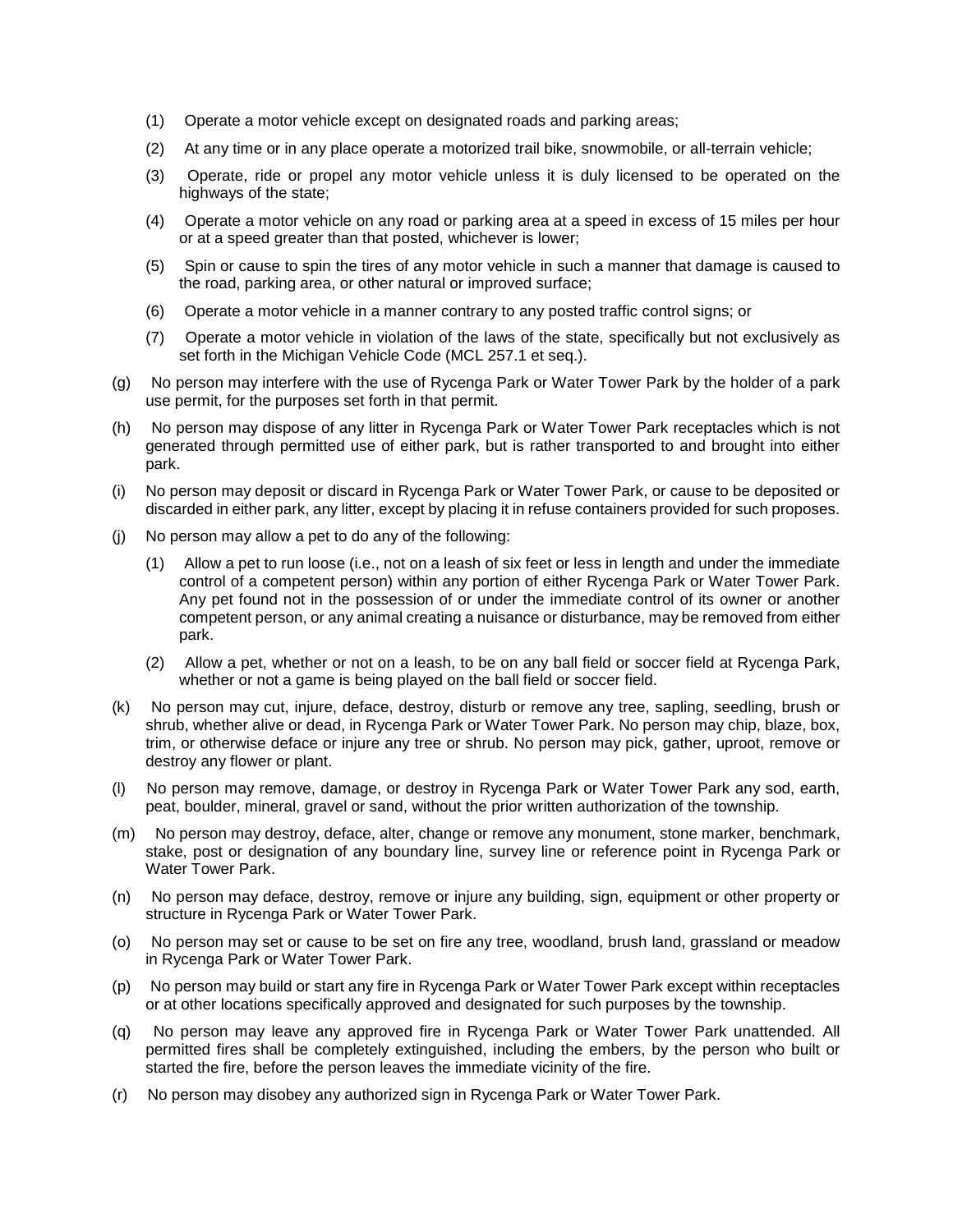- (s) A person operating a bicycle or other nonmotorized vehicle in Rycenga Park or Water Tower Park shall operate it in single file and as closely to the righthand side of any roadway, path or trail as conditions permit. In addition, no person may:
	- (1) Operate any bicycle or other nonmotorized vehicle in a manner which endangers oneself, pedestrians or other vehicle operators, or in a manner which obstructs vehicular or pedestrian traffic;
	- (2) Carry any person upon a bicycle handlebar or frame, or be so carried;
	- (3) Operate any bicycle or other nonmotorized vehicle upon any playing field or tennis court or in any other section of either park except paved or graveled roadways, parking areas, or other specifically designated paths or trails.
- (t) No person may use a skateboard, scooter, roller skates, roller blades, or other similar devices in Rycenga Park or Water Tower Park, except in areas specifically designated by the township.
- (u) No person may violate the tennis court rules at Water Tower Park, which include the following, in addition to any other rules posted there:
	- (1) When players are waiting, please limit play to one hour or one match.
	- (2) Children should use courts during the day, adults have preference after 6:00 p.m.
	- (3) One person cannot hold a court.
	- (4) Only tennis shoes are allowed on the courts.
	- (5) No bicycles, roller blades, skateboards or similar devices are allowed on the courts.
	- (6) No sitting or swinging on nets.
- (v) No person may engage in any indecent or obscene conduct in Rycenga Park or Water Tower Park. No person may solicit, assault or accost any person for the purpose of committing an unlawful, indecent or obscene act.
- (w) No person may sunbathe, swim or bathe in the nude in Rycenga Park or Water Tower Park. At a minimum, a person shall wear opaque clothing which covers the genitals, and for a female, the breasts.
- (x) No person may, with the intent to annoy or insult another, or in a manner likely to annoy or insult another, do any of the following acts in Rycenga Park or Water Tower Park:
	- (1) Use obscene language or make an obscene gesture; or
	- (2) Direct indecent, abusive or threatening language to any other person when such words tend to inflict injury or incite a breach of the peace.
- (y) No person in Rycenga Park or Water Tower Park may make any unreasonable or excessive noise or disturbance, or create a breach of the peace or do any act tending to create a breach of the peace.
- (z) No person in Rycenga Park or Water Tower Park may at any time permit or engage in the playing of any electronic sound-producing device (e.g., any radio, phonograph, stereo, television set, amplified musical instrument, loudspeaker, tape or cassette recorder, compact disc player, or any similar device) in such a manner or with such volume which is unreasonably loud, raucous or a nuisance to persons within the area of audibility.
- (aa) No person may urinate or defecate on or in Rycenga Park or Water Tower Park except in a restroom facility provided for that purpose. No person may enter a restroom facility designated for the opposite gender.
- (bb) No person in Rycenga Park or Water Tower Park may refuse to obey the lawful command of any deputy sheriff, other duly appointed law enforcement officer, or any township official.
- (cc) No person in Rycenga Park or Water Tower Park may commit an assault or an assault and battery upon another. No person may engage in or abet any fight or act of physical violence.